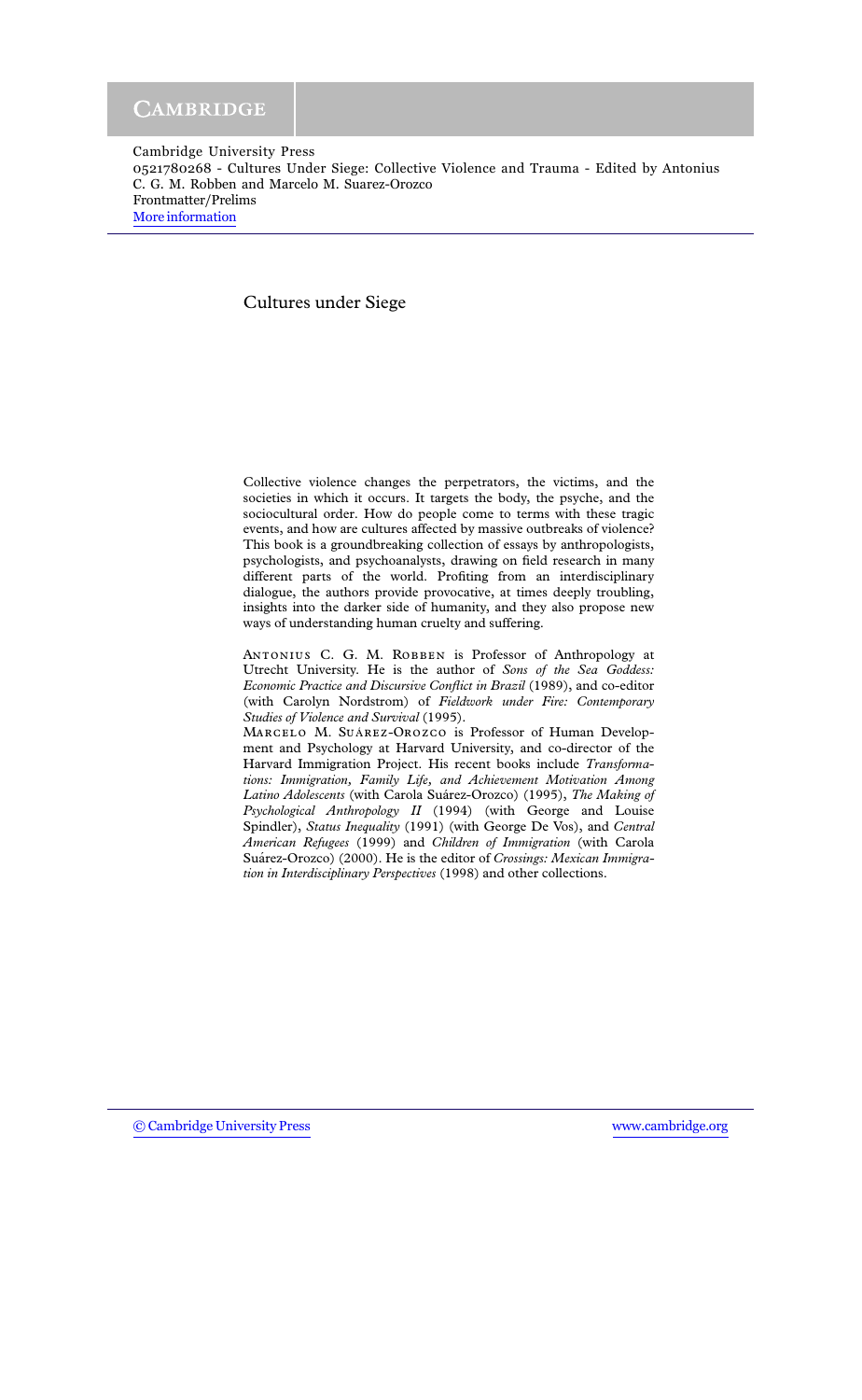#### Publications of the Society for Psychological Anthropology

#### Editor

Naomi Quinn, Department of Cultural Anthropology, Duke University

#### Editorial board

Daniel Fessler, Department of Sociology and Anthropology, University of California, Los Angeles

- Allen W. Johnson, Department of Anthropology, University of California, Los Angeles
- Takie Sugiyama Lebra, Department of Anthropology, University of Hawaii
- John Lucy, Committee on Human Development and Department of Psychology, University of Chicago

Claudia Strauss, Department of Cultural Anthropology, Duke University Harriet Whitehead, Duke University

Publications of the Society for Psychological Anthropology is a joint initiative of Cambridge University Press and the Society for Psychological Anthropology, a unit of the American Anthropological Association. The series has been established to publish books in psychological anthropology and related fields of cognitive anthropology, ethnopsychology, and cultural psychology. It includes works of original theory, empirical research, and edited collections that address current issues. The creation of this series reflects a renewed interest among culture theorists in ideas about the self, mind-body interaction, social cognition, mental models, processes of cultural acquisition, motivation and agency, gender, and emotions.

- 1 Roy G. D'Andrade and Claudia Strauss (eds.): Human motives and cultural models
- 2 Nancy Rosenberger (ed.): Japanese sense of self
- Theodore Schwartz, Geoffrey M. White and Catherine A. Lutz (eds.): New 3 directions in psychological anthropology
- 4 Barbara Diane Miller (ed.): Sex and gender hierarchies
- 5 Peter G. Stromberg: Language and self-transformation
- 6 Eleanor Hollenberg Chasdi (ed.): Culture and human development
- 7 Robert L. Winzeler: Latah in Southeast Asia: the history and ethnography of a culture-bound syndrome
- John M. Ingham: Psychological anthropology reconsidered 8
- 9 Claudia Strauss and Naomi Quinn: A cognitive theory of cultural meaning
- 10 Alex Hinton: Biocultural approaches to the emotions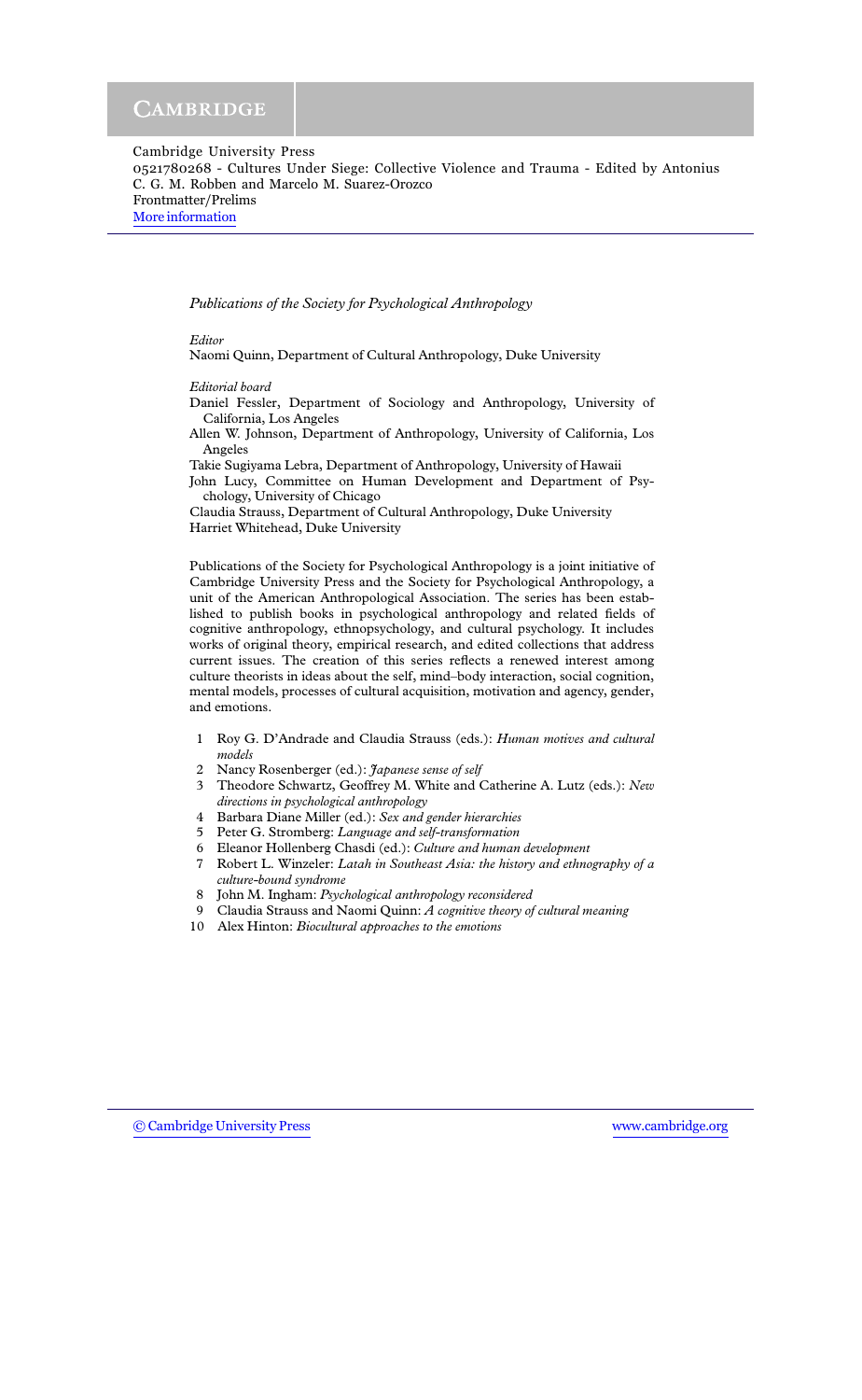### **CAMBRIDGE**

Cambridge University Press 0521780268 - Cultures Under Siege: Collective Violence and Trauma - Edited by Antonius<br>C. G. M. Robben and Marcelo M. Suarez-Orozco Frontmatter/Prelims More information



Tereska, Poland, 1948 (see p. xi). Photograph by David Seymour (courtesy Magnum Photos).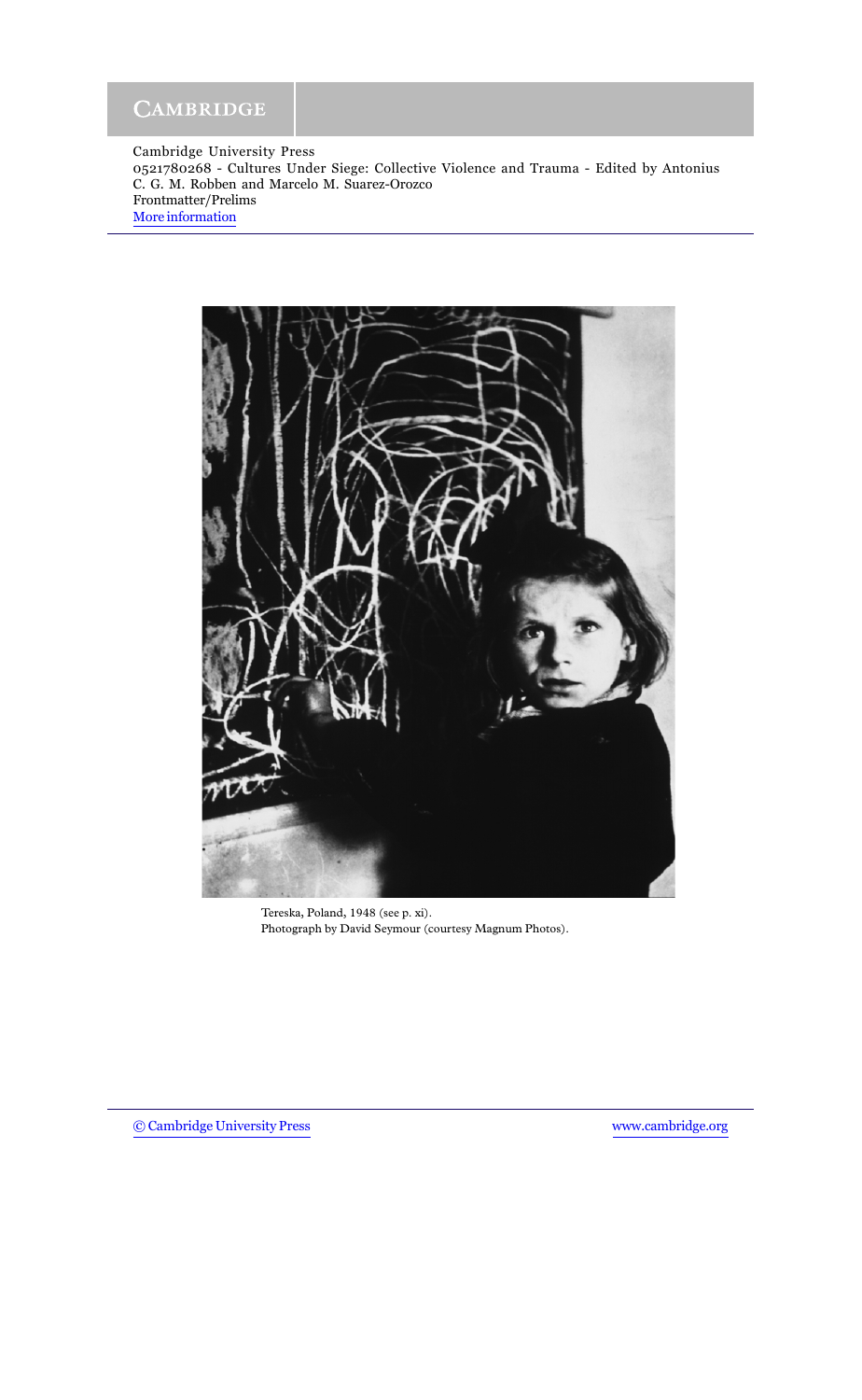# **Cultures under Siege**

Collective Violence and Trauma

edited by

Antonius C. G. M. Robben Utrecht University

Marcelo M. Suárez-Orozco Harvard University

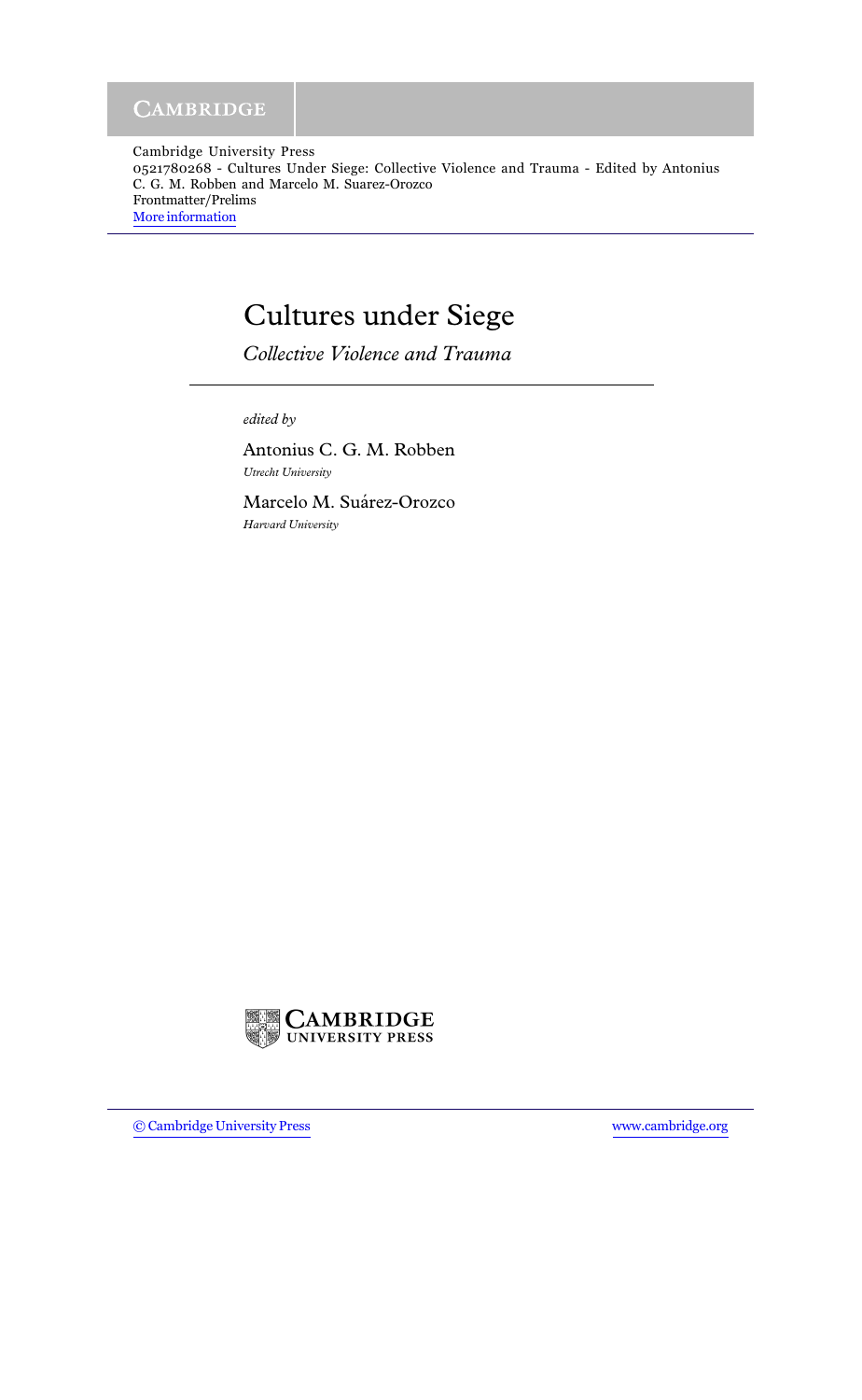> PUBLISHED BY THE PRESS SYNDICATE OF THE UNIVERSITY OF CAMBRIDGE The Pitt Building, Trumpington Street, Cambridge, United Kingdom

CAMBRIDGE UNIVERSITY PRESS The Edinburgh Building, Cambridge CB2 2RU, UK www.cu p.cam.ac.uk 40 West 20th Street, New York, NY 10011-4211, USA www.cup.org 10 Stamford Road, Oakleigh, Melbourne 3166, Australia Ruiz de Alarcón 13, 28014 Madrid, Spain

© Cambridge University Press 2000

This book is in copyright. Subject to statutory exception and to the provisions of relevant collective licensing agreements, no reproduction of any part may take place without the written permission of Cambridge University Press.

First published 2000

Typeface Plantin 10/12 pt System 3b2 [CE]

A catalogue record for this book is available from the British Library

Library of Congress Cataloguing in Publication data

Cultures under siege: collective violence and trauma / edited by Antonius C. G. M. Robben, Marcelo M. Suárez-Orozco. p. cm. - (Publications of the Society for Psychological Anthropology)  $ISBN 0 521 78026 8(hb) - ISBN 0 521 78435 2(bb)$ 1. Violence - Cross-cultural studies. 2. Collective behavior - Cross-cultural studies. 3. Violence - Psychological aspects. 4. Ethnopsychology. 5. Political violence. 6. Genocide.

I. Robben, Antonius C. G. M., 1953–

II. Suárez-Orozco, Marcelo M., 1956- III. Series. HM886.C85 2000 303.6-dc21 99-049062 CIP

ISBN 0521780268 hardback ISBN 0521784352 paperback

Transferred to digital printing 2003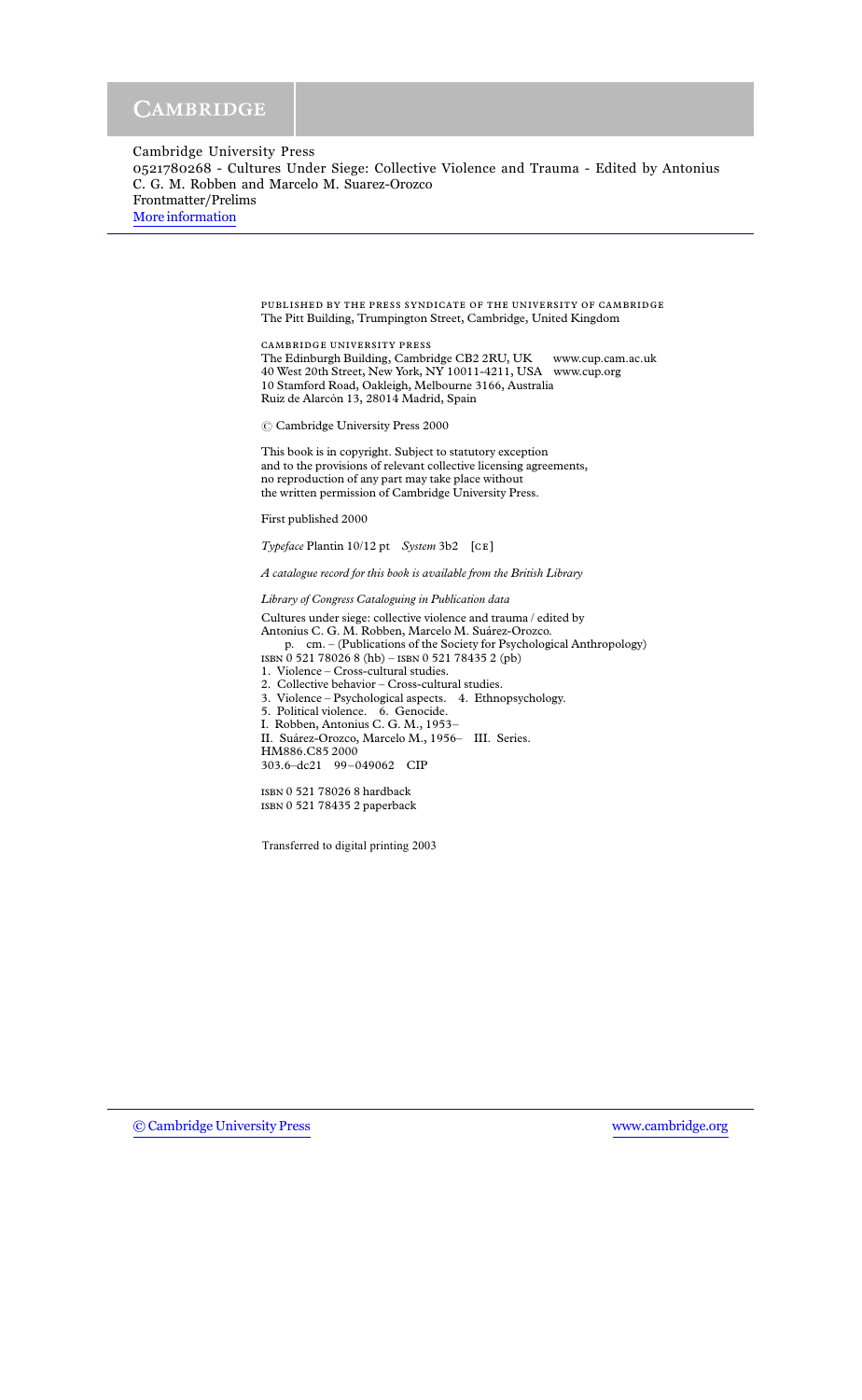For Robert A. LeVine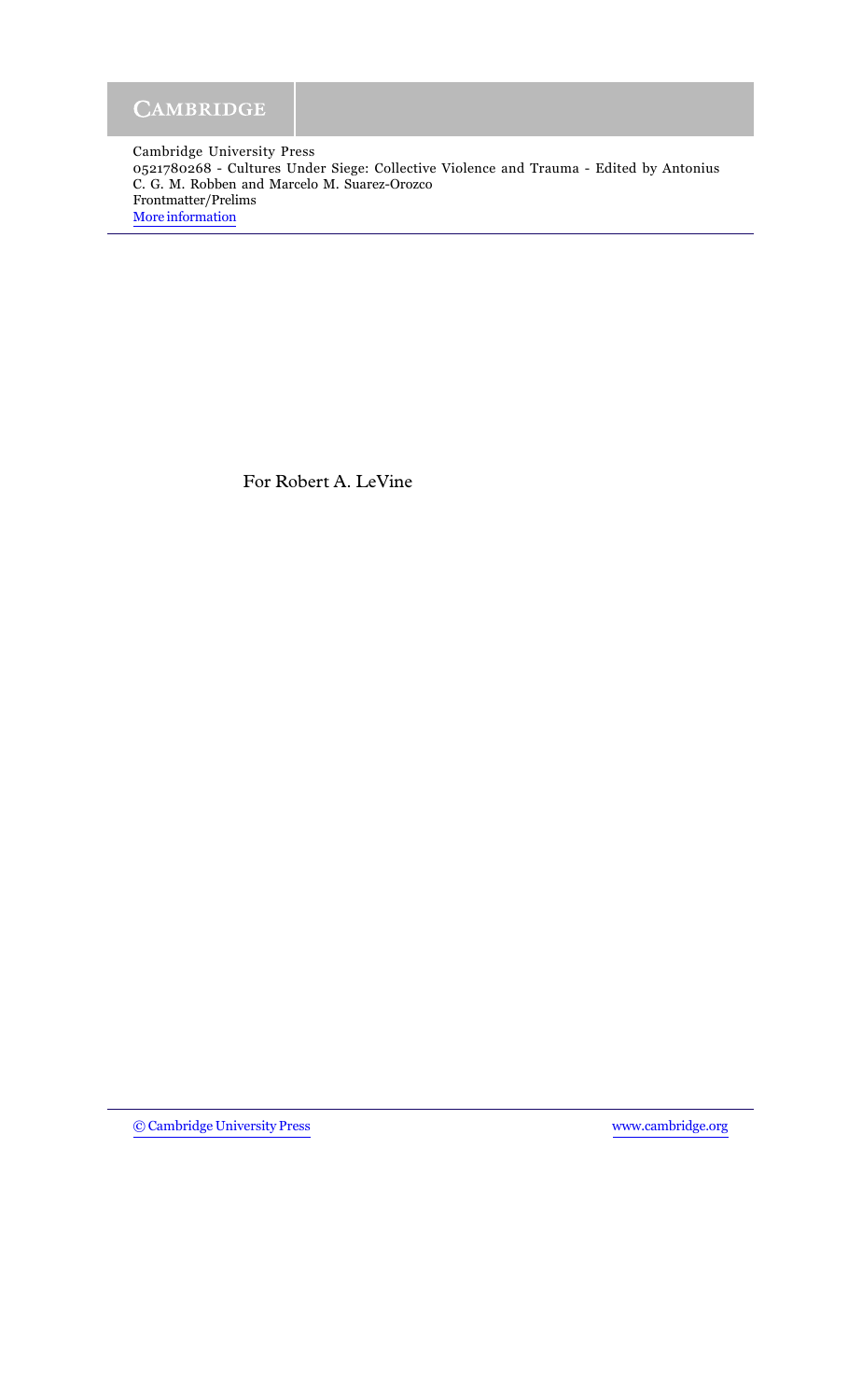## Contents

| Preface<br>List of contributors                                                                                                               | page xi<br>xiii |
|-----------------------------------------------------------------------------------------------------------------------------------------------|-----------------|
| 1 Interdisciplinary perspectives on violence and trauma<br>MARCELO M. SUÁREZ-OROZCO<br>AND ANTONIUS C. G. M. ROBBEN                           | 1               |
| The management of collective trauma<br>Part I                                                                                                 | 43              |
| 2 Reflections on the prevalence of the uncanny in social violence<br>YOLANDA GAMPEL                                                           | 48              |
| 3 The assault on basic trust: disappearance, protest, and reburial<br>in Argentina<br>ANTONIUS C. G. M. ROBBEN                                | 70              |
| 4 Mitigating discontents with children in war: an ongoing<br>psychoanalytic inquiry<br>ROBERTA J. APFEL AND BENNETT SIMON                     | 102             |
| 5 Child psychotherapy as an instrument in cultural research:<br>treating war-traumatized children in the former Yugoslavia<br>DAVID DE LEVITA | 131             |
| <b>Part II</b> Cultural responses to collective trauma                                                                                        | 155             |
| 6 The traumatized social self: the Parsi predicament in modern<br>Bombay<br>T. M. LUHRMANN                                                    | 158             |
| 7 Identities under siege: immigration stress and social mirroring<br>among the children of immigrants<br>CAROLA SUÁREZ-OROZCO                 | 194             |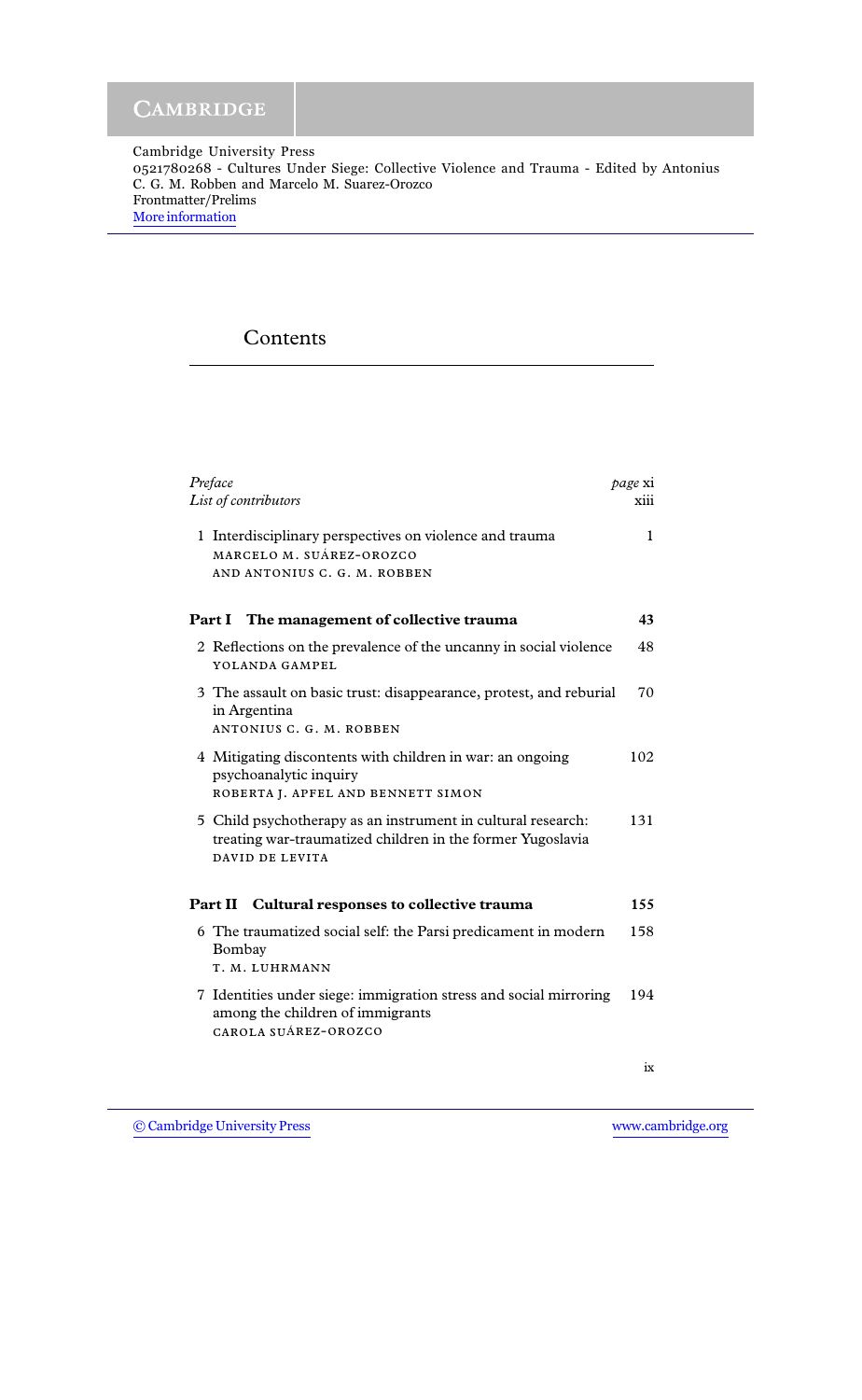| Cambridge University Press                                                             |  |
|----------------------------------------------------------------------------------------|--|
| 0521780268 - Cultures Under Siege: Collective Violence and Trauma - Edited by Antonius |  |
| C. G. M. Robben and Marcelo M. Suarez-Orozco                                           |  |
| Frontmatter/Prelims                                                                    |  |
| More information                                                                       |  |
|                                                                                        |  |

| x     | Contents                                                                                                                           |     |
|-------|------------------------------------------------------------------------------------------------------------------------------------|-----|
|       | 8 Modern Greek and Turkish identities and the<br>psychodynamics of Greek–Turkish relations<br>VAMIK D. VOLKAN AND NORMAN ITZKOWITZ | 227 |
|       | 9 The violence of non-recognition: becoming a 'conscious'<br>Muslim woman in Turkey<br>KATHERINE PRATT EWING                       | 248 |
|       | 10 Epilogue<br>ROBERT A. LEVINE                                                                                                    | 272 |
| Index |                                                                                                                                    |     |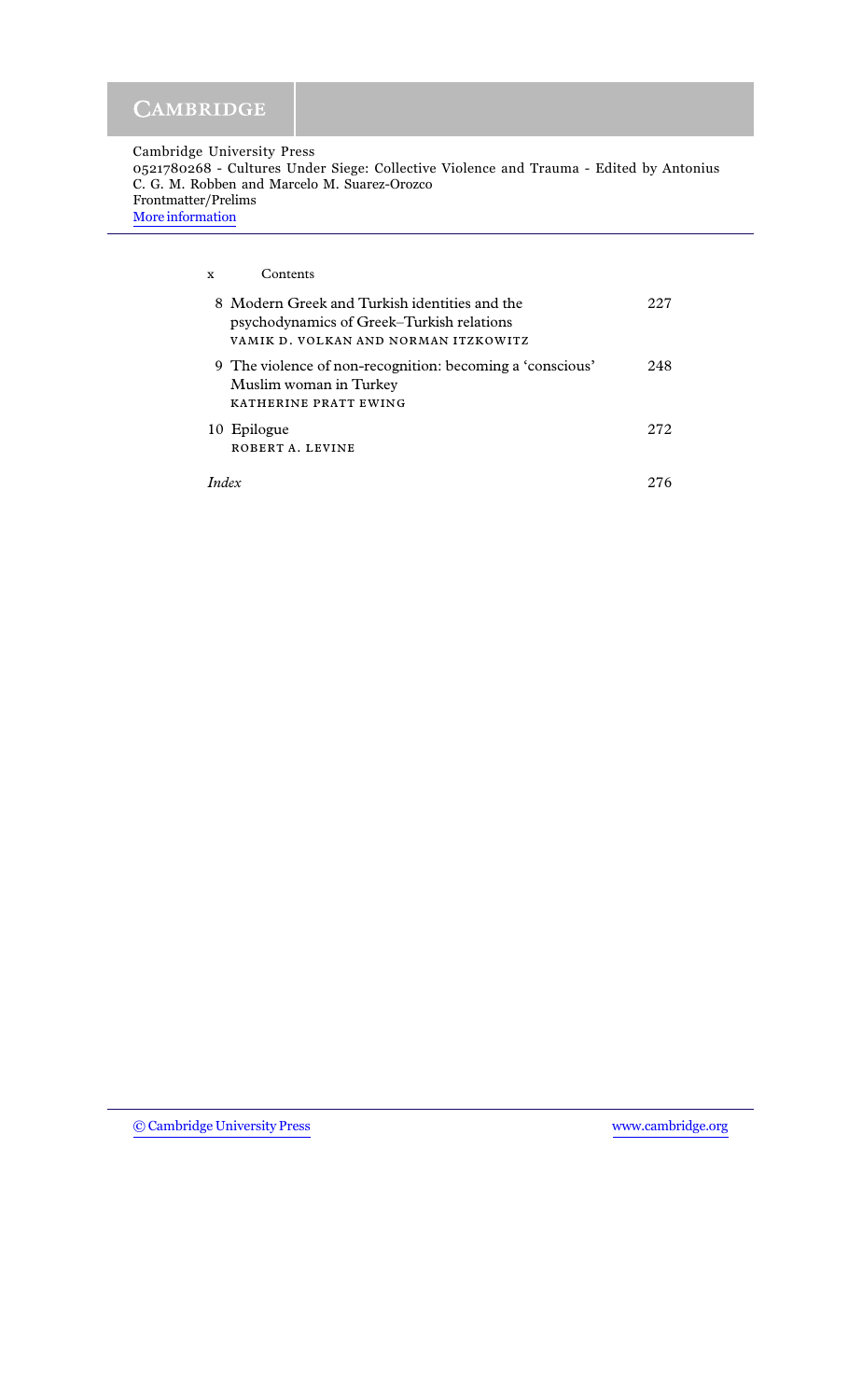## Preface

The unimaginable suffering and systematic devastation in Kosovo, the highly orchestrated programme of ethnic cleansing and rape in Bosnia, and the well-organized genocidal killings in Rwanda are recent examples of some of the terrible atrocities we have witnessed during the late twentieth century. Will the twenty-first century augur more horror and suffering? While no one can answer that question, even a casual survey of the last century's atrocities and its traumatic consequences suggests that we must continue to ponder such an ominous future. We hope that this volume will contribute in three ways to the understanding of future outbreaks of collective, large-scale violence and the multiple traumas they generate: first, by emphasizing that violence and trauma should be studied and analyzed in conjunction, rather than separately; secondly, by advancing an interdisciplinary approach to violence and trauma; and thirdly, by focusing on intra-psychic as well as social and cultural processes, by paying explicit attention to the effects of violence and trauma on both the individual and the social group.

The image on the frontispiece of this book captures many of its major themes. David Seymour took this photograph of a girl named Tereska in 1948 in a Polish residence for traumatised children. Tereska had grown up in a concentration camp, and her drawing on the blackboard was her representation of 'home'. We have chosen this timeless image of human suffering because the majority of the papers in this collection refer to traumatised children, their resiliency in violent contexts, and the importance of the home for them.

This collection brings together multi-level analytic approaches that cross over the traditional social science disciplinary boundaries by involving psychoanalysts, cultural psychologists, and social anthropologists. It is the result of a dialogue over half a decade among colleagues working in many different parts of the world. Their international standing and their commitment to interdisciplinary research on violence and trauma distinguish the scholars involved in this project.

We are grateful to many institutions for their support, especially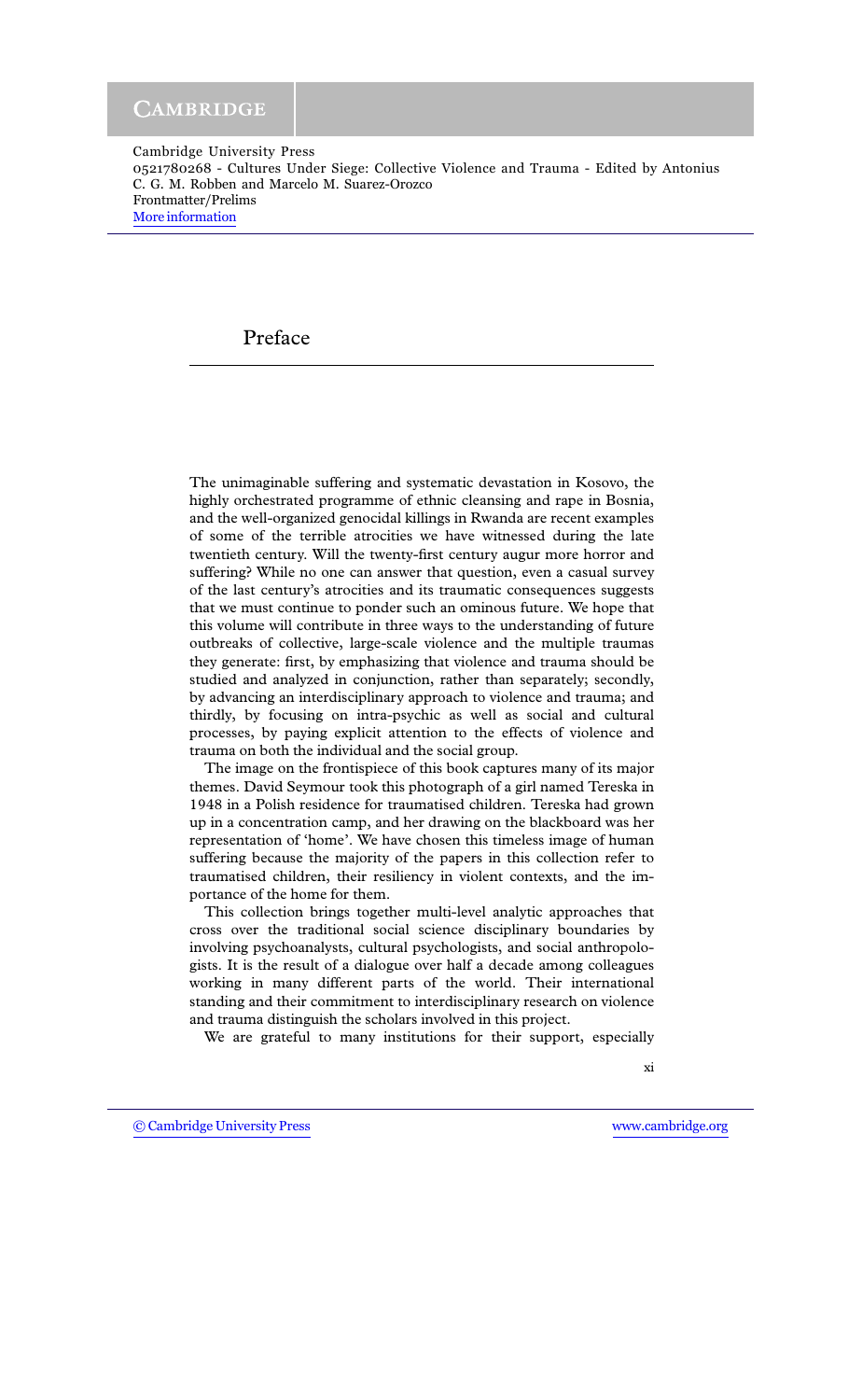#### Preface vii

critical during the earliest phases of this work. A core group was able to meet in Cambridge, Massachusetts, upon the initiative of Antonius Robben to prepare the agenda for the subsequent workshop in Europe. This meeting was made possible by a generous grant from the Innovation Fund of the Rockefeller Foundation. We are grateful to the Department of Human Development and Psychology at Harvard University for facilitating that first encounter. A grant from the Rockefeller Foundation allowed us to convene a larger group at the Foundation's Bellagio Study and Conference Center in Bellagio, Italy. The conference was entitled Civilization and Its Enduring Discontents: Violence and Aggression in Psychoanalytic and Anthropological Perspective, and was held on 2-6 September 1996. This volume contains one-half of the papers presented at the workshop. We want to thank Gilbert Herdt and Bonno Thoden van Velzen for co-organizing the conference. We would also like to extend our gratitude to Susan Garfield of the Bellagio Center Office in New York, and the staff of Villa Serbelloni in Italy, in particular Gianna Celli, Pasquale Pesce, and Andrea Gilerdoni, for hosting this international meeting with great hospitality and professionalism. Naomi Quinn, Editor of the Society for Psychological Anthropology Series with Cambridge University Press, did a superb job guiding this project through its various phases. Her patience, good humour, and wisdom were greatly appreciated. We thank Jessica Kuper of Cambridge University Press for bringing this project to a successful completion. Finally, we dedicate this volume to Robert A. LeVine whose life's work best captures the spirit of interdisciplinary collaboration that gave birth to this project.

> ANTONIUS C. G. M. ROBBEN MARCELO M. SUÁREZ-OROZCO

#### Acknowledgement

We thank International Universities Press, Inc for permission to quote a section of text from Rangell, I. & Moses-Hrushovski, R. (eds) (1996) 'The Interminable Uncanniness' by Yolanda Gampel, in Psychoanalysis at the Political Border, Essays in Honor of Rafael Moses, pp. 88-89 (2) pages).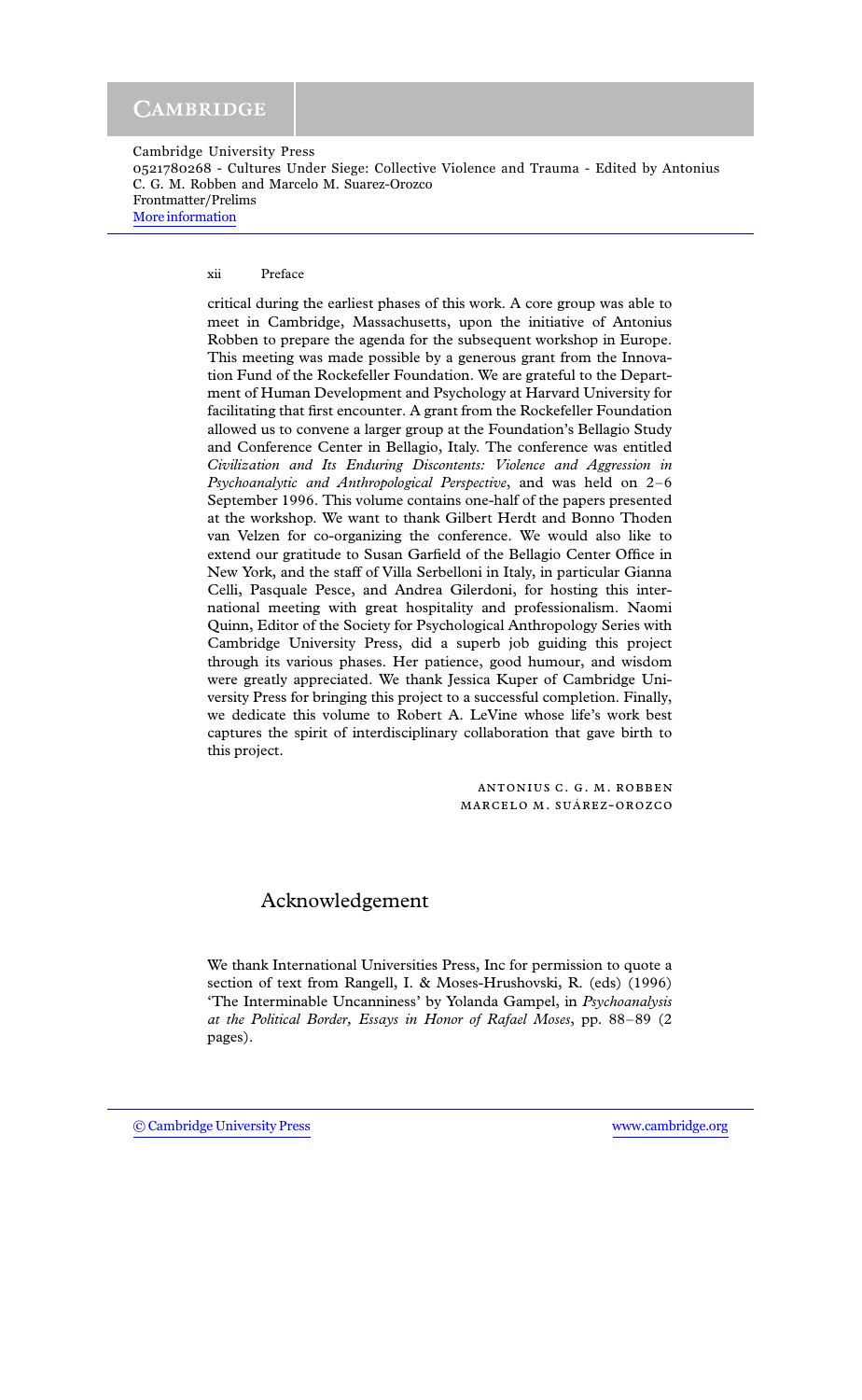## Contributors

- ROBERTA J. APFEL, MD, MPH, is Clinical Associate Professor of Psychiatry at the Harvard Medical School (Beth Israel-Deaconess Hospital) and on the Faculty of the Boston Psychoanalytic Society and Institute. She is co-editor of Minefields in Their Hearts: The Mental Health of Children in War and Communal Violence.
- KATHERINE PRATT EWING is Associate Professor of Cultural Anthropology and Director of Graduate Studies in Cultural Anthropology at Duke University and Chair of Duke's South Asia Committee. She is the author of Arguing Sainthood: Modernity, Psychoanalysis and Islam, and editor of the volume Shari'at and Ambiguity in South Asia Islam.
- YOLANDA GAMPEL is a Professor of Psychology in the Faculty of Social Sciences, the Department of Psychology, and in the School of Psychotherapy in the medical school at Tel Aviv University. She is a training analyst in and past president of the Israel Psychoanalytical Association.
- NORMAN ITZKOWITZ is a Professor of Ottoman History in the Department of Near Eastern Studies at Princeton University. He is the author of Ottoman Empire and Islamic Tradition and, in addition, he has co-authored three books with Vamik Volkan, The Immortal Atatürk; Richard Nixon: A Psychobiography; and Turks and Greeks: Neighbours in Conflict.
- DAVID J. DE LEVITA is a child psychiatrist, and a training and supervising analyst in Amsterdam. He is emeritus Professor of Transgenerational Sequelae of War at the Catholic University of Nijmegen, the Netherlands. He is the author of *The Concept of Identity*, and coeditor of Adolescentie Vandaag (original in Dutch). A consultant of the Johannes Wier Foundation for the Protection of Human Rights and the organization Wings of Hope, David de Levita has in recent years conducted workshops in Albania and the former Yugoslavia to train local professionals in the treatment of war traumata.

xiii